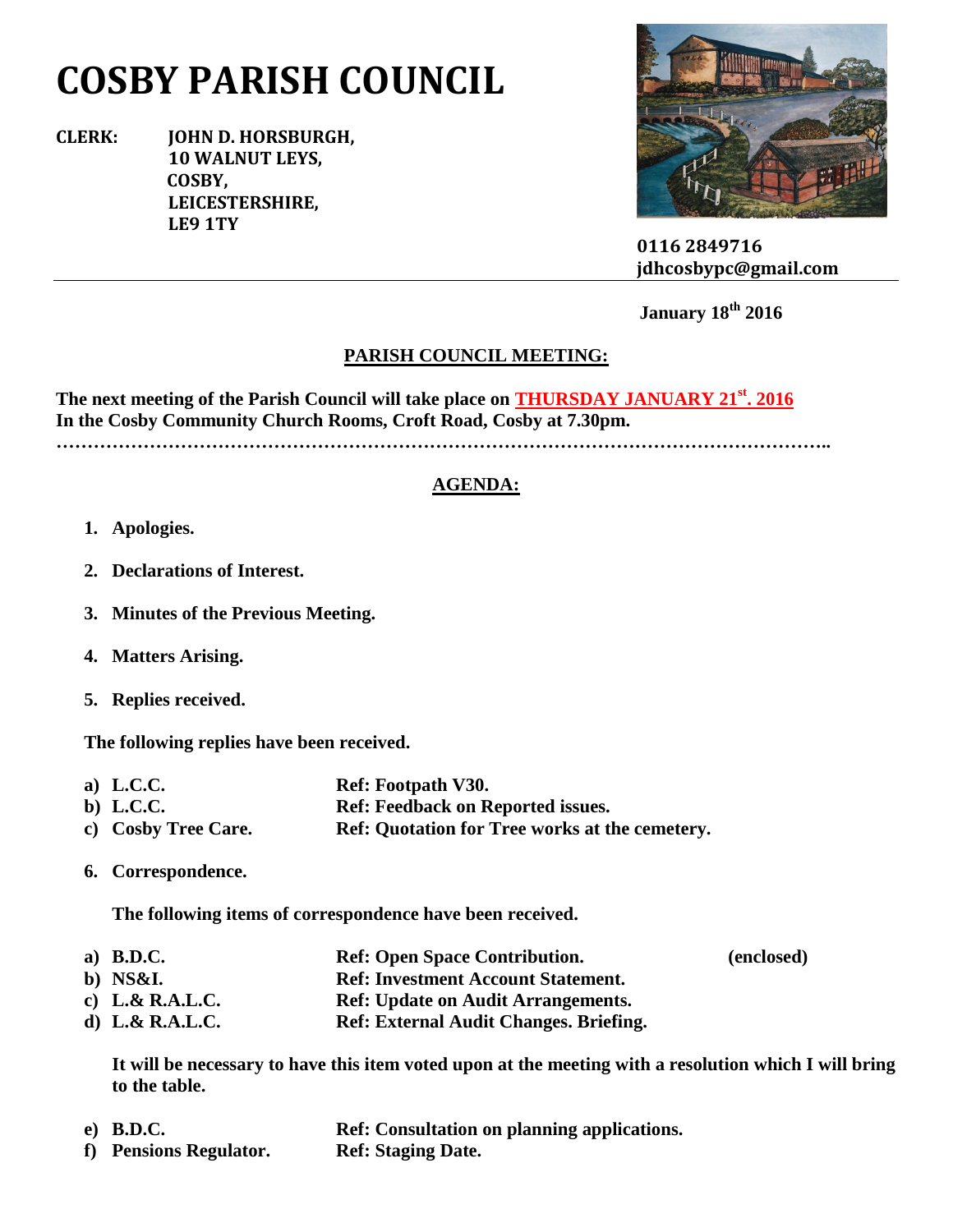- **g) Barton Willmore. Ref: Land off Cambridge Road. h) Barton Willmore. Ref: Application Masterplan. (Enclosed) i) Reids Playground Ltd. Ref: Playground report. j) CCLA. Ref: Charities Investment Fund report. k) Blackrock. Ref: Charity of Dudley & Pope. l) ROSPA. Ref: Playground Inspections & Training. m**) **B.D.C. Ref: Register of Electors Changes. n) B.D.C. Ref; Litter Collections Invoice. £ 1199.18 o) L.C.C. Ref: County Council Draft Finance Plan. p) Mr. B. Sampson. Ref: Recreation Ground Charity request. q) Clerks Direct. Ref: Magazine. r) SLCC The Clerk. Ref: Magazine.**
- **7. The Garner Trophy.**

**Would Councillors please give consideration to the possible recipient of the Garner Trophy so that it can be presented in February.**

- **8. Report from the Budget/Precept Working Group.**
- **9. Memorials.**

**To date none have been received.**

**10. Planning Applications.**

**The following Planning applications have been received.**

|    | a) Mr.N.Spink.                | Oak Tree Cottage. Countesthorpe Rd.         | Work to one oak tree.                                                                                                                                                                                 |
|----|-------------------------------|---------------------------------------------|-------------------------------------------------------------------------------------------------------------------------------------------------------------------------------------------------------|
|    |                               | b) H.W.Coates Ltd. The Ridges. Main Street. | <b>Application to discharge</b><br><b>Condition 16 (landscaping)</b><br><b>Attached to planning</b><br>Permission 14/0482/1/PX                                                                        |
| C) | Mr. Spatcher.                 | 3-5 Narborough Rd.                          | <b>Demolition of existing porch</b><br>and detached garage and erection<br>of one pair of semi-detached<br>dwellings with associated<br>amenity space.<br>Land to the rear of 3-5<br>Narborough Road. |
|    | d) Mr $\&$ Mrs. J. A. Magnor. |                                             | <b>Retention of 1.8m palisade metal</b><br>Fence.<br>Land to the rear of 1, Starmer<br>Close.                                                                                                         |
| e) | <b>Barton Willmore.</b>       |                                             | <b>Environmental Impact</b><br><b>Assessment Screening Opinion.</b><br>Land off Cambridge Rd. Cosby.                                                                                                  |